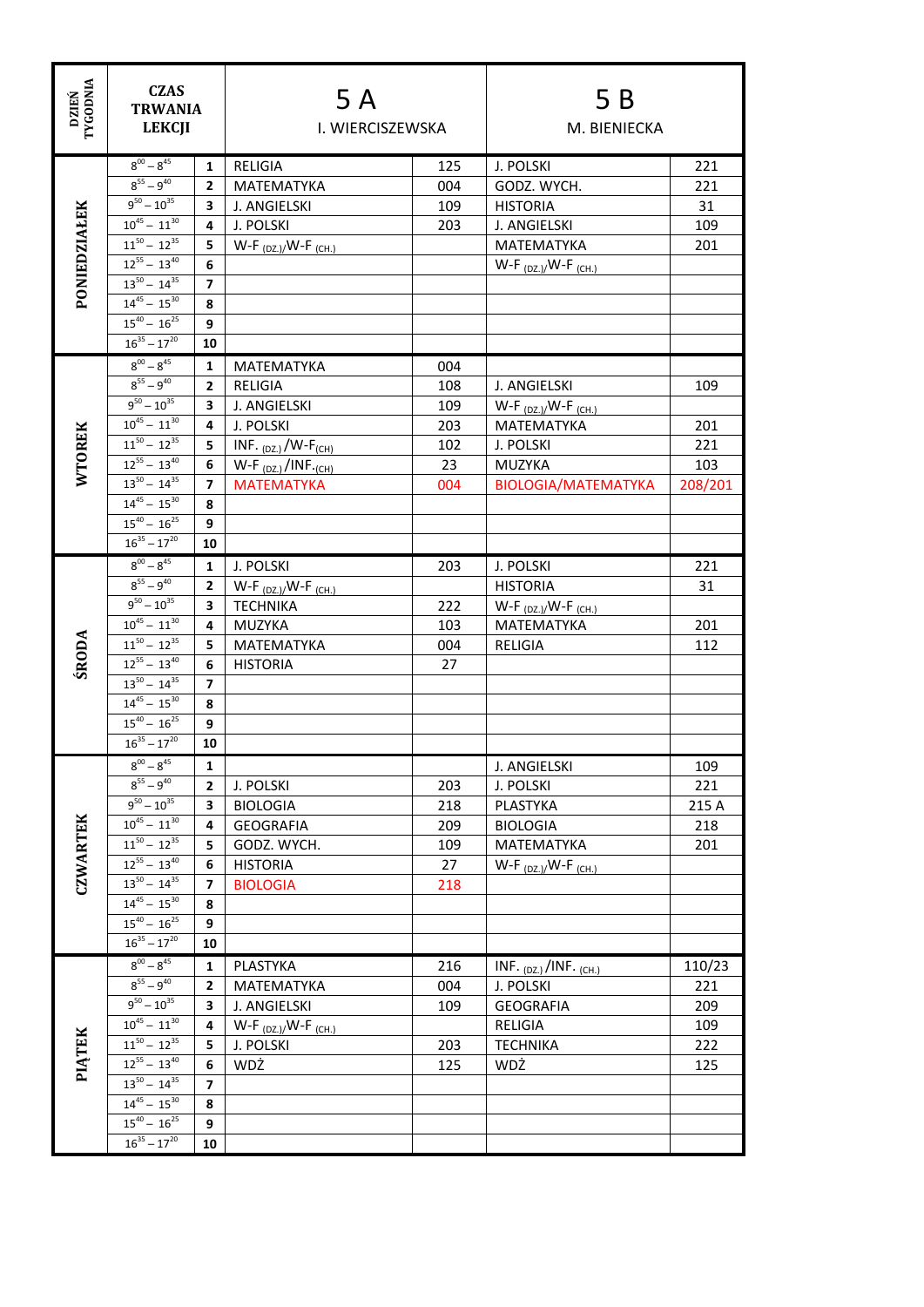|                         | 5 C                              |            | 5 D                                |            | 5 E                                     |         |
|-------------------------|----------------------------------|------------|------------------------------------|------------|-----------------------------------------|---------|
|                         | A. WYSAKOWICZ                    |            | A. DURZYŃSKA                       |            | E. MIECZKOWSKA                          |         |
| 1                       |                                  |            |                                    |            | J. ANGIELSKI                            | 204     |
| $\overline{2}$          | W-F                              |            | J. ANGIELSKI                       | 211        | <b>HISTORIA</b>                         | 31      |
| 3                       | J. ANGIELSKI                     | 107        | MATEMATYKA                         | 120        | <b>J.POLSKI</b>                         | 221     |
| 4                       | <b>GEOGRAFIA</b>                 | 209        | $W-F_{(DZ.)}/W-F_{(CH.)}$          |            | <b>PLASTYKA</b>                         | 215A    |
| 5                       | MATEMATYKA                       | 004        | <b>HISTORIA</b>                    | 27         | $W-F_{(DZ.)}/W-F_{(CH.)}$               |         |
| 6                       | <b>J.POLSKI</b>                  | 203        | <b>J.POLSKI</b>                    | 221        |                                         |         |
| $\overline{7}$          | RELIGIA                          | 112        |                                    |            |                                         |         |
| 8                       |                                  |            |                                    |            |                                         |         |
| 9                       |                                  |            |                                    |            |                                         |         |
| 10                      |                                  |            |                                    |            |                                         |         |
| 1                       |                                  |            |                                    |            |                                         |         |
| $\mathbf{2}$            | <b>J.POLSKI</b>                  | 203        | <b>HISTORIA</b>                    | 27         | <b>J.POLSKI</b>                         | 221     |
| 3                       | W-F                              |            | MATEMATYKA                         | 120        | <b>GEOGRAFIA</b>                        | 209     |
| 4                       | MATEMATYKA                       | 004        | <b>J.POLSKI</b>                    | 221        | $W-F_{(DZ.)}/W-F_{(CH.)}$               |         |
| 5                       | J. ANGIELSKI                     | 107        | <b>RELIGIA</b>                     | 101        | J. ANGIELSKI                            | 204     |
| 6                       | <b>HISTORIA</b>                  | 27         | <b>TECHNIKA</b>                    | 222        | MATEMATYKA                              | 201     |
| $\overline{7}$          | <b>MATEMATYKA</b>                | 004        | <b>BIOLOGIA/MATEMATYKA</b>         | 217/201 A  | <b>BIOLOGIA/MATEMATYKA</b>              | 217/201 |
| 8                       |                                  |            |                                    |            |                                         |         |
| 9                       |                                  |            |                                    |            |                                         |         |
| 10                      |                                  |            |                                    |            |                                         |         |
| 1                       |                                  |            | $W-F_{(DZ.)}/W-F_{(CH.)}$          |            | <b>HISTORIA</b>                         | 31      |
| $\mathbf{2}$            |                                  |            | <b>J.POLSKI</b>                    | 221        | $W-F_{(DZ.)}/W-F_{(CH.)}$               |         |
| 3                       | <b>J.POLSKI</b>                  | 203        | INF. $_{(DZ.)}$ /INF. $_{(CH.)}$   | 23/110     | J. POLSKI                               | 221     |
| 4                       | PLASTYKA                         | 215 A      | MATEMATYKA                         | 120        | <b>BIOLOGIA</b>                         | 217     |
| 5                       | MUZYKA                           | 103        | J. ANGIELSKI                       | 211        | <b>TECHNIKA</b>                         | 222     |
| 6                       | W-F                              |            | MUZYKA                             | 103        | MATEMATYKA                              | 201     |
| $\overline{\mathbf{z}}$ | INF. $_{(DZ.)}$ /INF. $_{(CH.)}$ | 23/102     | GODZ. WYCH.                        | 103        | <b>RELIGIA</b>                          | 112     |
| 8                       |                                  |            |                                    |            |                                         |         |
| 9                       |                                  |            |                                    |            |                                         |         |
| 10                      |                                  |            |                                    |            |                                         |         |
| $\mathbf{1}$            |                                  |            | <b>J.POLSKI</b>                    | 221        |                                         |         |
| $\mathbf{2}$            | J. ANGIELSKI                     | 107        | PLASTYKA                           | 215 A      | GODZ.WYCH.                              | 204     |
| $\mathbf{3}$            | MATEMATYKA                       | 004        | MATEMATYKA                         | 120        | <b>J.POLSKI</b>                         | 221     |
| 4                       | GODZ. WYCH.                      | 004        | $W-F_{(DZ.)}/W-F_{(CH.)}$          |            | MATEMATYKA                              | 201     |
| 5                       | J.POLSKI                         | 203        | J. ANGIELSKI                       | 211        | RELIGIA                                 | 215     |
| 6                       | <b>BIOLOGIA</b>                  | 218        |                                    |            | INF. $_{(DZ.)}$ /INF. $_{(CH.)}$        | 23/102  |
| $\overline{\mathbf{z}}$ | <b>BIOLOGIA</b>                  | 218        |                                    |            |                                         |         |
| 8                       |                                  |            |                                    |            |                                         |         |
| 9<br>10                 |                                  |            |                                    |            |                                         |         |
|                         |                                  |            |                                    |            |                                         |         |
| $\mathbf{1}$            | <b>HISTORIA</b>                  | 27         | $W-F_{(DZ.)}/W-F_{(CH.)}$          |            | MUZYKA                                  | 103     |
| $\mathbf{2}$            | W-F                              |            | MATEMATYKA                         | 120        | J. ANGIELSKI                            | 204     |
| $\mathbf{3}$<br>4       | MATEMATYKA<br>J.POLSKI           | 004<br>203 | <b>J.POLSKI</b><br><b>BIOLOGIA</b> | 221<br>217 | $W-F_{(DZ.)}/W-F_{(CH.)}$<br>MATEMATYKA | 201     |
| 5                       | RELIGIA                          | 109        | <b>GEOGRAFIA</b>                   | 209        | <b>J.POLSKI</b>                         | 221     |
| $\bf 6$                 | <b>TECHNIKA</b>                  | 222        | WDŻ                                | 125        | WDŻ                                     | 125     |
| $\overline{\mathbf{z}}$ |                                  |            |                                    |            |                                         |         |
| 8                       |                                  |            |                                    |            |                                         |         |
| 9                       |                                  |            |                                    |            |                                         |         |
| ${\bf 10}$              |                                  |            |                                    |            |                                         |         |
| 10                      |                                  |            |                                    |            |                                         |         |
|                         |                                  |            |                                    |            |                                         |         |